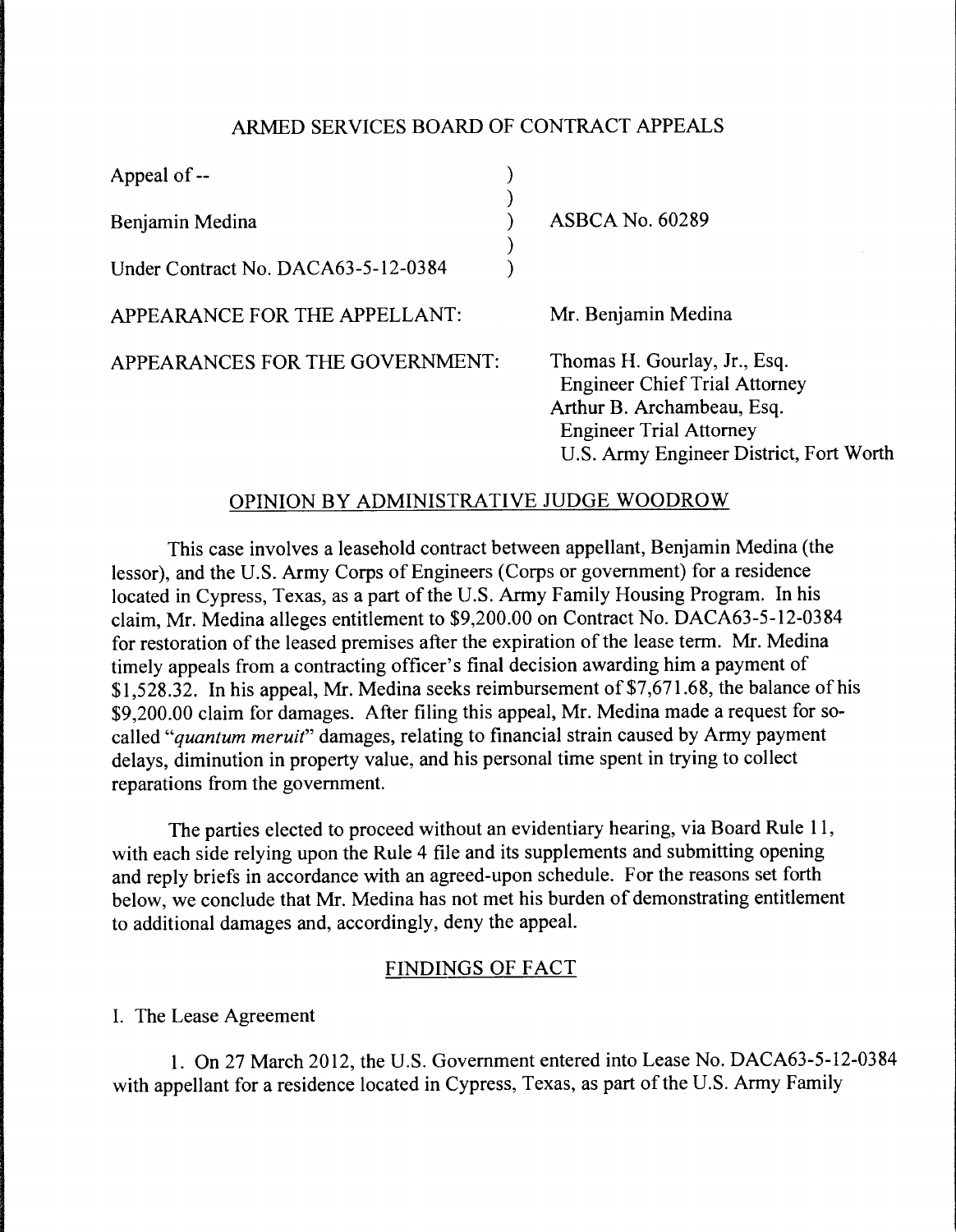Housing Program to provide leased housing for military families. The lease was for an initial one-year term that commenced on 1 April 2012. The government had the right to renew the lease from year to year or for a lesser period of time so long as notice of renewal was provided at least 30 days prior to expiration of the current term. (R4, tab 5 at 1)

2. On 3 April 2012, Mr. Medina and a government representative conducted an initial Joint Survey and Inspection of Condition of Government Leased Property. The initial survey was signed by Mr. Medina and the government's representative. (R4, tab 13)

3. On 19 February 2013, the parties renewed the lease for an additional year, from 1 April 2013 until 31 March 2014 (R4, tab 6). On 13 February 2014, the parties renewed the lease for a third year, from 1 April 2014 until 31 March 2015 (R4, tab 7). On 27 June 2014, the parties executed a supplemental lease agreement that adjusted the amount of rent (R4, tab 8).

4. The lease contains several terms pertinent to this appeal. Paragraph 14 of the lease, "DISPUTES," states the lease is subject to the Contract Disputes Act of 1978 (R4, tab 5 at 4).

5. Paragraph 13, "RESTORATION," provides that a "final joint inspection and condition report shall be conducted" upon vacating the premises, and that "the lessor may require restoration of the demised premises, when damage beyond normal wear and tear exists" (R4, tab 5 at 3). Pursuant to paragraph 13.B. of the lease, the government's obligation to pay for restoration is subject to the following exclusions:

> The Government shall not restore, either physically or by payment in lieu thereof: 1) reasonable and ordinary wear and tear, 2) damage by acts of God, 3) any alterations, damage thereto, which the Lessors installed and were reimbursed by the Government through payment therefore, or 4) the interior paint of the demised premises, when the Government has possessed the leased premises for three or more years prior to the date of termination.

# *(Id.)*

6. The lease also contains an indemnification clause, as follows:

5. INDEMNIFICATION.

A. The Lessors shall not be responsible or liable for injuries to persons or damage to property when such injuries or damage are caused by or result from the Government's use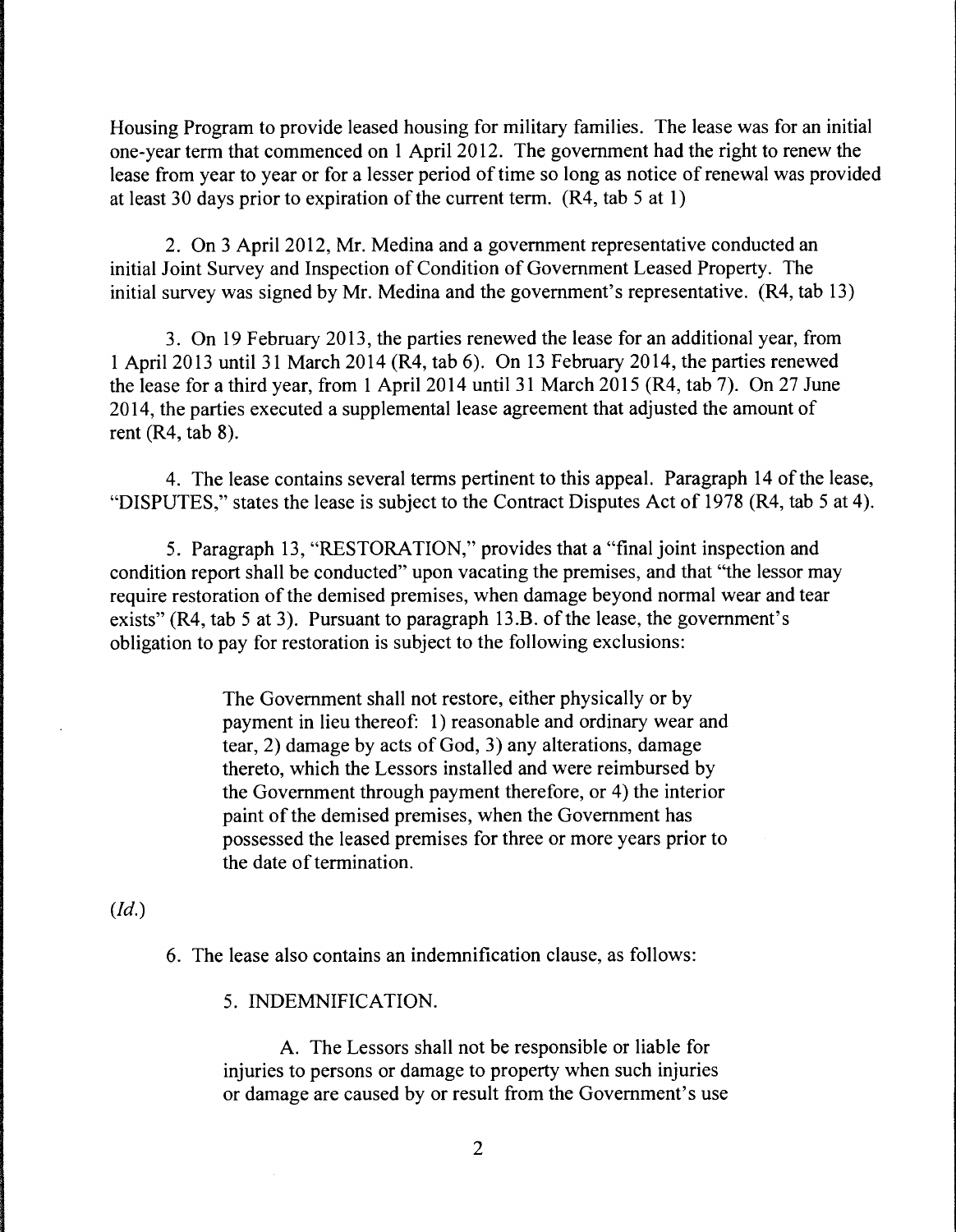of the premises under the terms of this agreement and are not due to the negligence of the Lessors.

### (R4, tab 5 at 3)

#### II. *Termination of the Lease and Final Inspection*

7. On 23 February 2015, the government sent a letter terminating the lease effective 24 April 2015 (R4, tab 12). Effectively, the lease was extended an additional 24 days and thus the total duration of the lease term was slightly longer than 3 years, from 1 April 2012 to 24 April 2015.

8. On 27 April 2015, Mr. Medina, the service member tenant, and the Corps' representative conducted an exit survey (R4, tab 13). The exit survey was recorded on the same document as the initial survey, and included columns to indicate the initial and final condition of each room's components. The survey also included a space for general comments regarding the home's condition. Both parties signed the exit survey, which stated that "[w]e, the undersigned, jointly made a survey and inspection of the condition of the property mentioned above. We agree that as of the date of survey, the condition of the property is as described herein." *(Id.* at 11)

9. During the exit survey, the Corps' representative took photos of the property which represented the condition of the property after the tenant vacated the premises (R4, tab 14).

10. On 14 May 2015, Mr. Medina submitted a request for reimbursement of \$9,200.00 (R4, tab 10). Mr. Medina's request listed 31 items that allegedly needed repair, and included cost estimates for each item (R4, tab 11).

11. On 26 May 2015, the government completed its own Independent Government Estimate (IGE) for the cost of the itemized repairs for which Mr. Medina was seeking reimbursement (R4, tab 9). In a declaration, the contracting officer explained, on an item-by-item basis, his justification for providing reimbursement in the amount of \$1,528.32 (gov't br., tab B).

### III. *Repairs Completed by Appellant*

12. Mr. Medina made three payments to Mr. Carlos Azua, from 30 April 2015 through 8 May 2015, for "reparations and painting" in a total amount of \$7,500 (app. supp. R4, tab 5 at 2-4). Mr. Medina's evidence of these payments includes two cleared checks and an invoice from the vendor (app. supp. R4, tab 4 at 2). According to Mr. Medina, there were "hundreds of holes (some baseball size holes) to all the walls in the house" (app. supp. R4, cover ltr. at 1). Mr. Medina maintains that "most of the \$7,500 invoice [from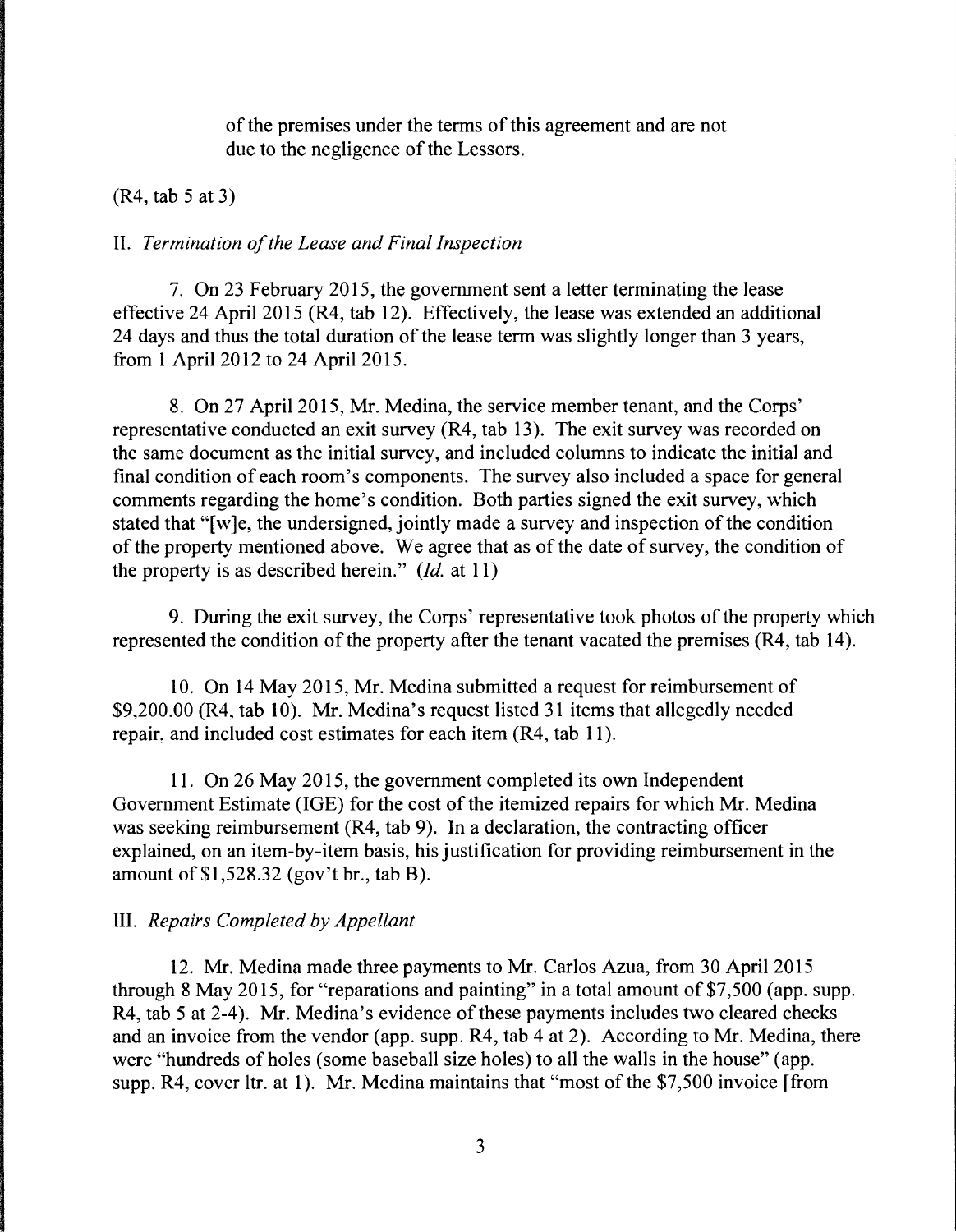Mr. Azua] was for repairs and preparation for painting" (app. supp. R4, tab 3 at 1). However, the \$7,500 invoice contained general descriptions of the work completed and did not assign dollar figures to any specific item (app. supp. R4, tab 4 at 2).

13. Mr. Medina also made a payment of \$2,250 to B&D Granite and Tile for the fabrication and installation of granite kitchen counters, which he states, "does not include the cost of the granite" itself (app. supp. R4, tab 4 at 1). The granite counters replaced the existing Formica counters, which Mr. Medina claimed were damaged by the government's tenant during the lease (app. supp. R4, tab 7).

# IV. *Contracting Officer's Final Decision*

14. Based on the exit inspection, the exit photos, and the IGE, the contracting officer determined that appellant was entitled to reimbursement of \$1,528.32 (R4, tab 3 at 1).

15. On 26 June 2015, Mr. Medina wrote to the Army, rejecting the Army's offer of reimbursement in the amount of \$1,528.32 and requesting additional damages of \$7,671.68, for a total damage amount of \$9,200.00. Mr. Medina also requested a formal contracting officer's final decision. (R4, tab 10)

16. On 11 August 2015, the real estate contracting officer (CO) issued a final decision, which determined that appellant was entitled to reimbursement of \$1,528.32 for repairs to the demised premises (R4, tab 3). Specifically, the CO concluded that the government was liable only for the following items: ( 1) repair of five interior doors; (2) repair stairway paneling; (3) repair staircase banister; (4) repair baseboards; (5) repair hole in garage wall; and (6) prepare the home to be painted *(id.* at 2-3).

17. On 9 October 2015, Mr. Medina filed this timely appeal seeking reimbursement of \$7,671.68, the balance of his \$9,200.00 claim for damages (R4, tab 2).

18. While the appeal was pending, in a letter dated 29 January 2016, Mr. Medina submitted a request for additional discovery and a "Quantum Meruit Request" asking the Board to consider additional payments due to:

- Financial strained [sic] caused by the ARMY due to payment delays
- Selling of my property at lower price due to financial strain. Reduced price by \$24,000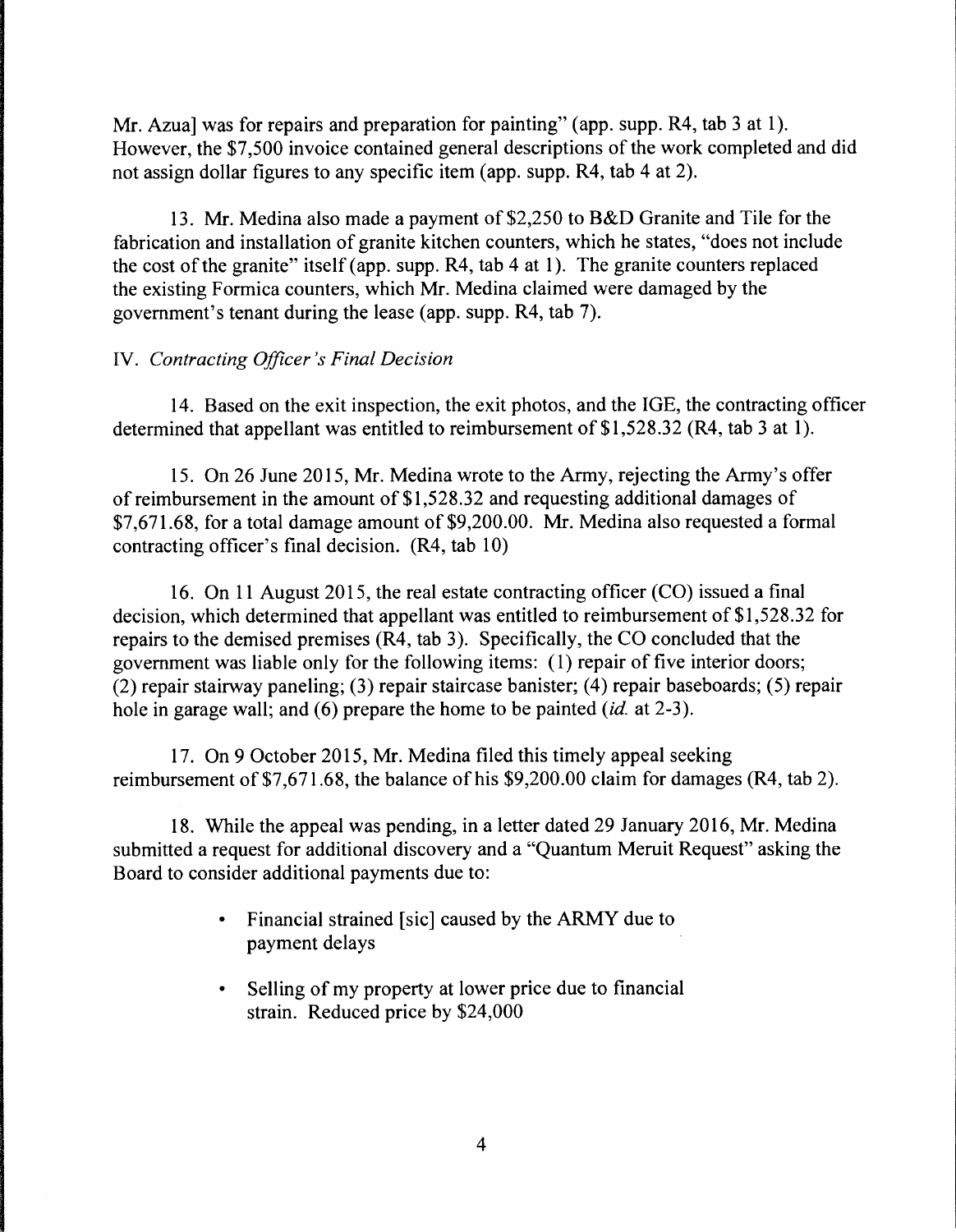Amount of time invested on my part in order to collect reparations from the ARMY

(App. supp. R4, tab 5)

19. Both parties elected to proceed without an evidentiary hearing, via Board Rule 11, with each side relying upon the Rule 4 file and its supplements and submitting briefs in accordance with an agreed-upon schedule.

### DECISION

### I. The Board Lacks Jurisdiction to Entertain Appellant's *Quantum Meruit* Claims

After filing this appeal, Mr. Medina made a request for so-called *quantum meruit*  damages, relating to financial strain, diminution in property value, and his personal time spent in trying to collect reparations from the government. Because this request was not presented to the CO as a part of Mr. Medina's claim, we lack jurisdiction to entertain it.

Submission of a claim to the CO is a prerequisite to our jurisdiction. E.g., *Northrop Grumman Computing Sys., Inc. v. United States,* 709 F.3d 1107, 1111-12 (Fed. Cir. 2013) (valid claim a jurisdictional prerequisite for legal action). Although Mr. Medina's claim to the CO was for damage to his house, that claim did not put the CO on notice that there would be an additional request for *quantum meruit* damages allegedly due to financial strain, diminution in value, or personal time. As we held recently, "[a]lthough we generally allow some modification of a claim amount to reflect better information as litigation progresses, this tolerance for adjustment to the amount of damages does not extend to a case...in which an entire category of damages is first presented in the final brief on the merits of the appeal." *Monica Walker, ASBCA No.* 60436, 16-1 BCA ¶ 36,452 at 177,656 (citations omitted).

A claim is "new" if it is not "based on a common or related set of operative facts." *See Placeway Constr. Corp. v. United States,* 920 F.2d 903, 907 (Fed. Cir. 1990). In this appeal, Mr. Medina's claim for *quantum meruit* damages would require us to consider a host of new facts, such as Mr. Medina's personal finances, the amount of Mr. Medina's personal time spent on restoration, and the condition of the local real estate market. None of these facts were presented to the CO as a part of Mr. Medina's claim, nor are they in the record before us. *See Unconventional Concepts, Inc., ASBCA No.* 56065 *et al., 10-1 BCA*  $\P$  34,340 at 169,591; *see also Santa Fe Engineers, Inc. v. United States,* 818 F.2d 856, 859-60 (Fed. Cir. 1987) ("unrelated problems" to original claims on same contract not properly before the Board). Therefore, we do not possess jurisdiction to consider Mr. Medina's post-appeal request for *quantum meruit* damages.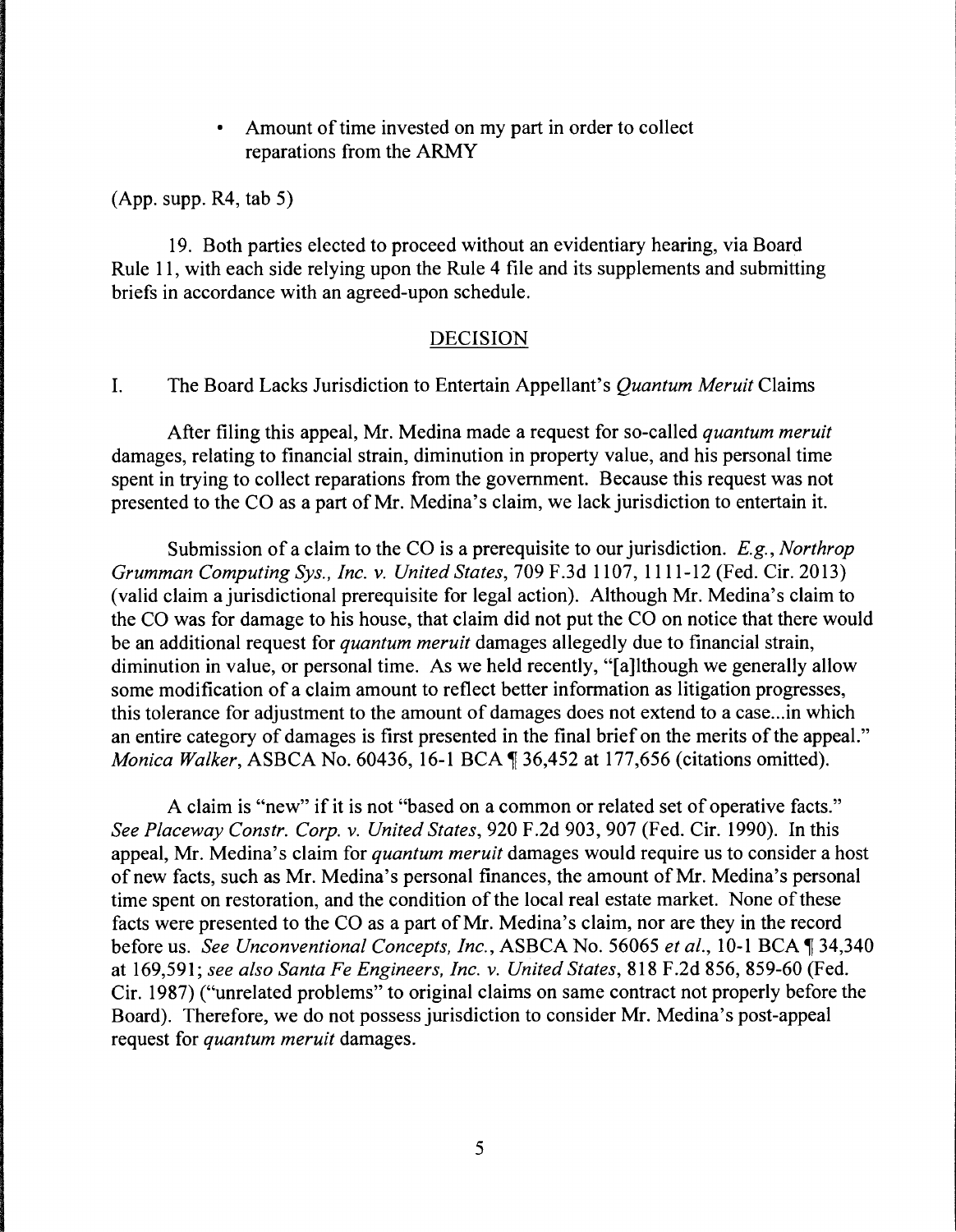## II. Mr. Medina is Not Entitled to Compensation for Interior Painting

Mr. Medina seeks \$7,500 in costs associated with painting the interior of the house. In support of reimbursement of these costs, Mr. Medina contends that the contract's indemnification clause requires the government to reimburse appellant for cost of re-painting the house. (App. supp.  $R4$ , tab  $7$ )<sup>\*</sup>

Relying on the contract's indemnification clause at paragraph 5 of the lease, appellant contends that the "hundreds of nails and staples on walls and doors (tape damage) and damage to the kitchen counters are 'damage to property ... caused by or result from the Government's use of the premises under the terms of this agreement and are not due to the negligence of the Lessors"' (app. supp. R4, tab 7). In response, the government contends that its obligation to restore the premises is limited to the duties set forth in the restoration clause in paragraph 13.B., which, among other things, specifically excludes the duty to pay for interior painting if "the Government has possessed the leased premises for three or more years prior to the date of termination" (gov't br. at 2-3). We agree.

The parties do not dispute that the lease term extended for more than three years (finding 7). We find no contradiction between the indemnification and restoration clauses. When read together, the indemnification clause states broadly that the lessor is not responsible for damage caused by the government tenant, while the restoration clause more specifically states that the government only will pay to restore the property for certain enumerated types of damage. It is settled that the contract should be interpreted as a whole, to harmonize and give a reasonable meaning to all of its parts. *Supreme Foodservice GmbH, ASBCA No. 57884 et al., 16-1 BCA* ¶ 36,387 at 177,393 (citing *NVT Technologies, Inc. v. United States,* 370 F.3d 1153, 1159 (Fed. Cir. 2004)). In the event of an apparent conflict between specific and more general language, the more specific language takes precedence. *Morris Mechanical Enterprises, Inc.,* ASBCA No. 31566, 90-1 BCA  $\sqrt{22,278}$  at 111,899 (citing *United Pacific Insurance Company v. United States,* 497 F.2d 1402 (Ct. Cl. 1974)).

Moreover, the indemnification clause contains an important qualification limiting damages to those reimbursable "under the terms of this agreement" (finding 6). This language cabins the duty of indemnification to the more specific obligations in the restoration clause set forth in paragraph 13.B. The painting exclusion applies only when the government has "possessed the leased premises for three or more years prior to the date of termination" (finding 5). Here, the record demonstrates that the term of the lease

<sup>•</sup> Appellant submitted a Rule 11 filing that included additional documents that we deem appellant's supplemental Rule 4 file.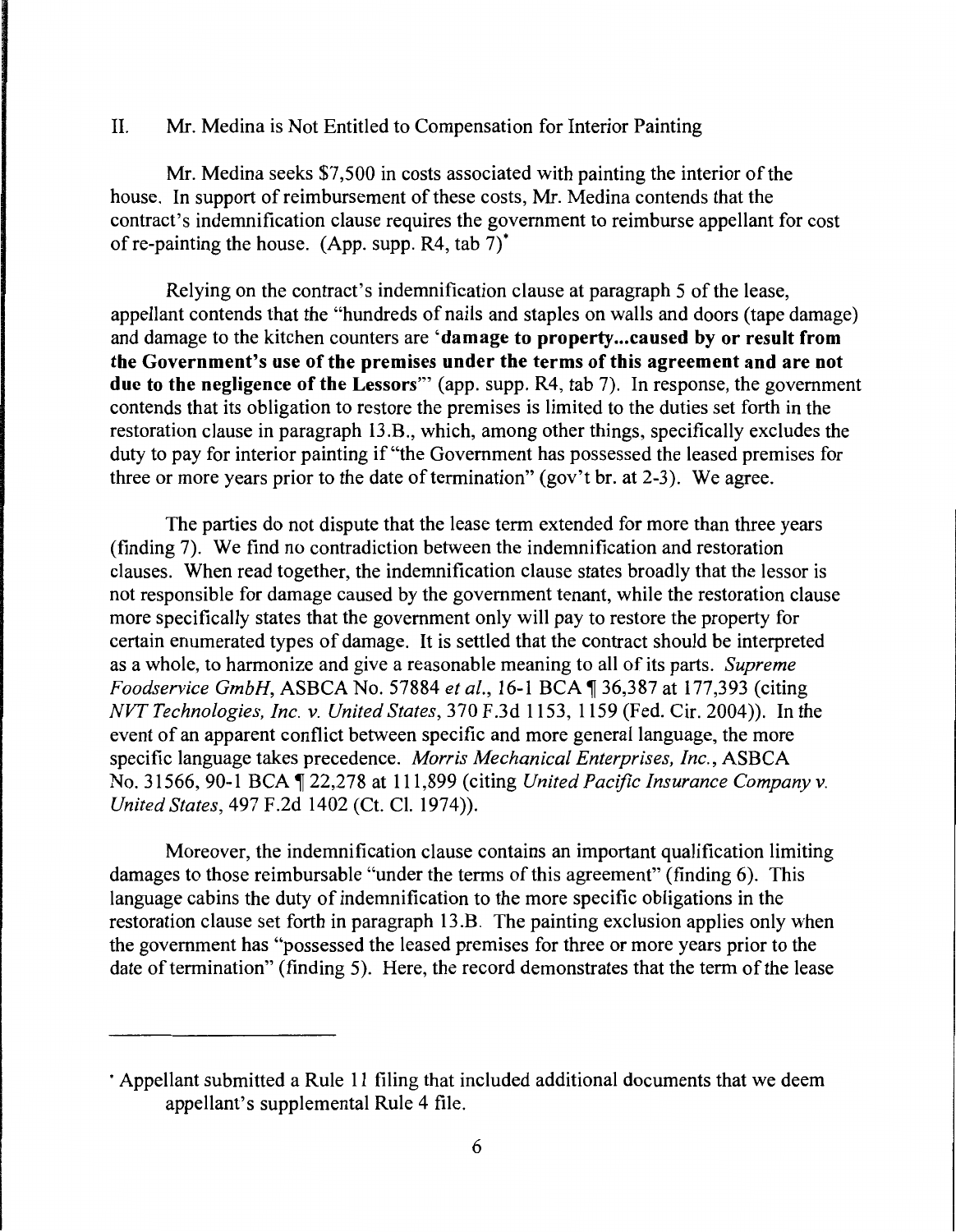exceeded three years (finding 7). Therefore, we conclude that Mr. Medina is not entitled to compensation for interior painting.

### III. Whether Mr. Medina is Entitled to Any Other Damages

The lease required the government to restore any damage that exceeded "ordinary wear and tear"  $(R4, tab 5 at 4)$ . As with any claim against the government, the party seeking recovery must prove a causal connection between the damages alleged and the government by a preponderance of the evidence. *Mark O'Connor,* ASBCA No. 56863, 10-1 BCA ¶ 34,329 at 169,562 (citing *Servidone Construction Corp. v. United States,* 931 F.2d 860, 861 (Fed. Cir. 1991)). In addition, the party seeking recovery must bring forth evidence that damages exceed the level of ordinary wear and tear. *Monica Walker,*  16-1 BCA ¶ 36,452 at 177,660.

Mr. Medina seeks reimbursement for \$9,200.00 in expenses, less the amount he received from the government of \$1,528.32, for a total reimbursement of \$7,671.68 (finding 17). Of the claimed amount, \$7,500.00 was paid to Carlos Azua Painting for work including: (1) painting entire home interior; (2) exterior painting of entry way and back door; (3) repair staining of interior handrail; (4) repainting and repairing all doors and baseboards; and (5) repairing multiple sheetrock nail holes and staple holes (finding 12). Mr. Medina seeks a further \$1,700 for replacing the Formica kitchen counters with granite countertops. Although Mr. Medina paid \$2,250 to B&D Granite, he seeks reimbursement of only \$1,700 of that amount for the cost of replacing the counters less the cost of the granite itself. (Finding 13)

With the exception of the painting costs, which we have determined to be not recoverable, we examine each of these items below.

A. Interior Doors

Mr. Medina asserts that all seventeen interior doors were damaged and needed to be repaired. Relying on the exit inspection and photographs, the government agreed to reimburse Mr. Medina for the cost of only five interior doors. (R4, tabs 13, 14 at 8, 11, 13-14, 26)

Mr. Medina provided an estimate of \$1,200 for repairing and painting all seventeen interior doors and frames (R4, tab 11 ). However, his estimate did not differentiate between the costs for repairing and painting. Moreover, Mr. Medina did not provide any evidence - photographic or otherwise - of the nature of the damage to the doors. Instead, the record evidence from the exit survey and photographs taken during the survey demonstrate that most of the interior doors were in "good" condition. Indeed, the exit survey lists the doors in only four rooms as being in "fair" rather than "good"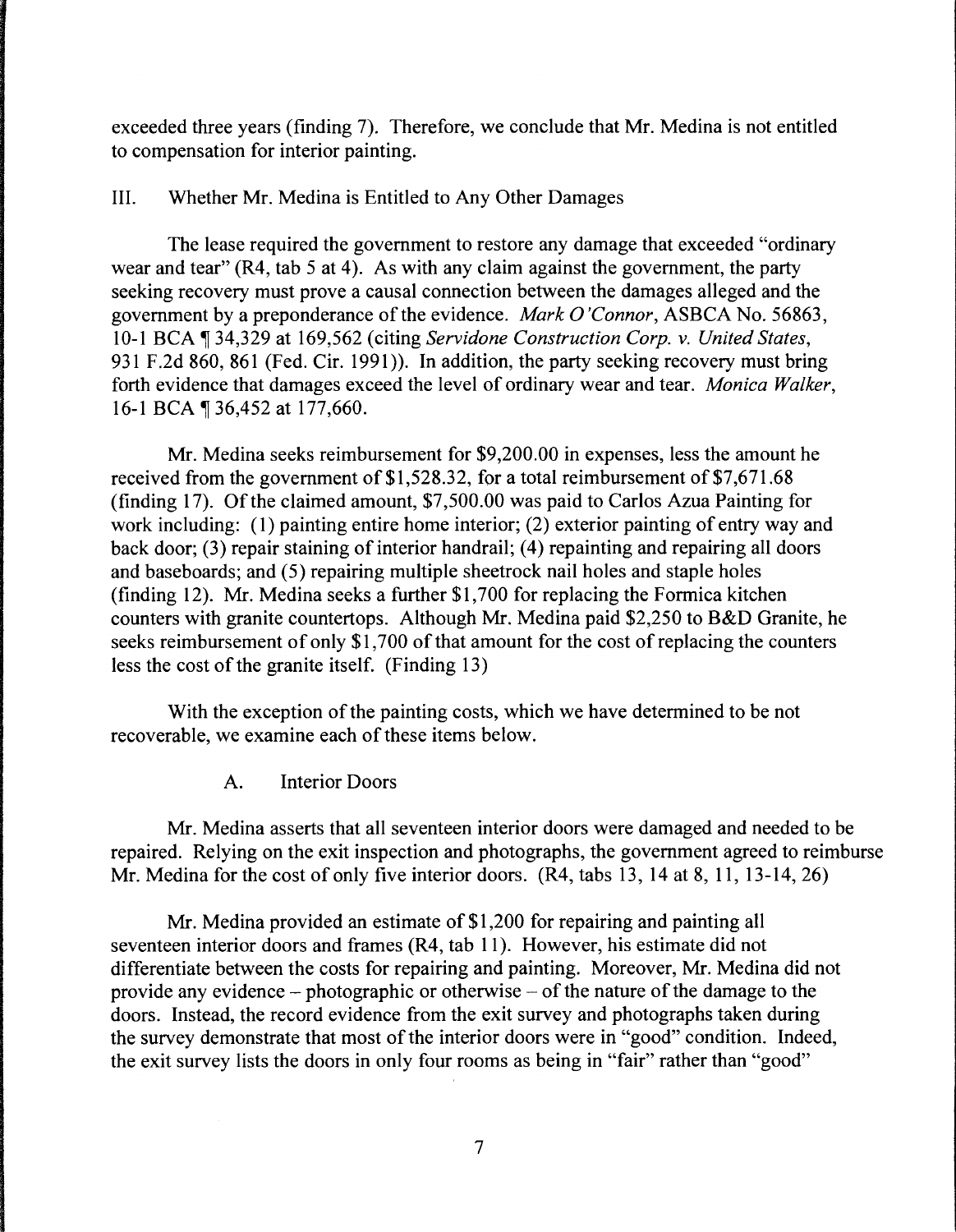condition. (R4, tab 13 at 4, 7-8, 10) This evidence is insufficient to demonstrate that the remaining twelve interior doors were damaged in excess of reasonable wear and tear.

B. Formica Countertops

The record evidence of the condition of the Formica countertops consists of the exit survey, photographs taken during the exit survey, and Mr. Medina's statements in his claim and subsequent correspondence (findings 8, 10). The exit survey, which Mr. Medina signed, indicates that the kitchen cabinets were in "GOOD" condition. Although the survey does not contain a specific line item for the countertops, Mr. Medina made no mention of the condition of the countertops in the "COMMENT" section for the cabinets or in the "NOTES" section at the end of the survey. (Finding 8) The few photographs of the countertops do not clearly depict damage of any kind beyond reasonable wear and tear (R4, tab 14 at 22-23). This evidence fails to demonstrate that the countertops were damaged during the lease in excess of ordinary wear and tear.

## C. Interior Wall Repairs and Painting Preparation

In *Monica Walker,* we held that reimbursement for painting was precluded by the similarly-worded restoration clause of the lease because the government tenant had possessed the property for more than three years. *See Walker*, 16-1 BCA  $\P$  36,452 at 177,657. Here, the preparation of the walls prior to painting  $-$  including repairing multiple sheetrock nail holes and staple holes – is part of the cost of painting. Indeed, the work was accomplished by the same contractor, Carlos Azua Painting, and the contractor made no attempt to separately bill the preparation work from the painting work. Therefore, we conclude that Mr. Medina is not entitled to recover for the cost of preparing the walls for repainting beyond what the CO previously awarded (finding 16).

Accordingly, we hold that the CO's decision adequately compensated appellant for damages to the leased property. Appellant has failed to demonstrate that the additional costs claimed are recoverable under the contract.